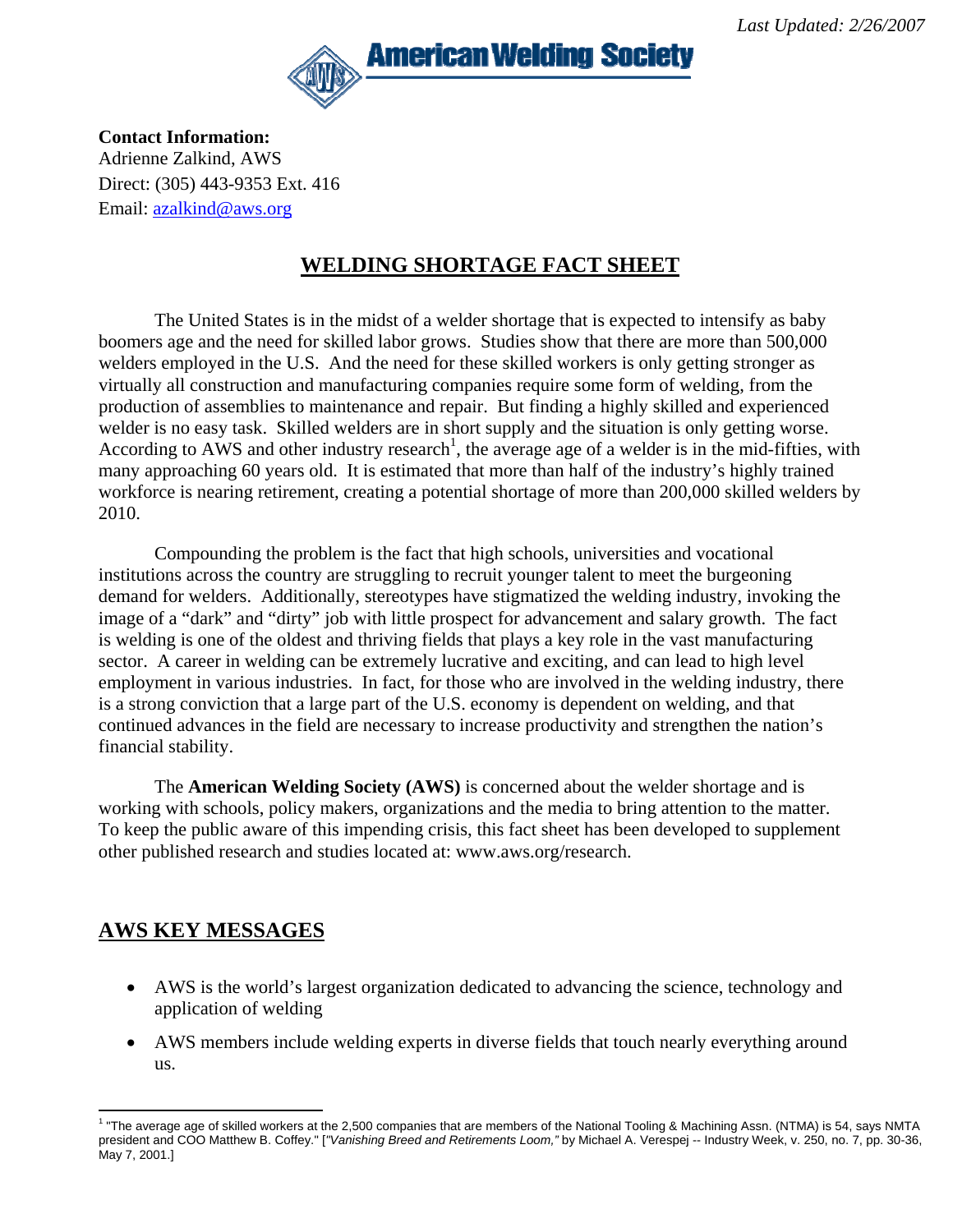- Many welders are highly skilled problem-solvers engaged in work that is critical to the nation's growth, such as energy production, highway transportation, manufacturing and military applications.
- The welding profession can offer a wide range of opportunities, including careers in engineering, education and the military.
- A welding career can lead to financial security, career advancement and important work in areas around the world.
- With virtually all construction and manufacturing companies requiring some form of welding, from the production of parts to their maintenance and repair, the field continues to be a thriving industry.
- High-tech manufacturing using advanced technology and newly developed materials is creating more uses for a highly educated welding workforce and expanding employment opportunities.
- A significant portion of the U.S. energy and transportation infrastructure was constructed in the 1950s and 1960s and skilled welders are in demand to maintain and update these structures.
- Computer skills are increasing in importance as welding professionals become responsible for programming computer-controlled welding machines, including robots and lasers.
- Our automotive industry is facing competition as never before and we need competitive welding techniques and skilled operators to keep it viable. Petroleum product distribution through pipelines needs to be upgraded and expanded and welders are critically needed to accomplish this.
- Few schools in the U.S. offer graduate degrees in welding engineering, while other countries turn out many hundreds, including Japan, Germany and Russia.

#### **INDUSTRY SCOPE:**

## **CURRENT AND PROJECTED SHORTAGE INDICATORS**

#### **A May 2002 commissioned study by the AWS and the Edison Welding Institute,** *"Welding-Related Expenditures, Investments, and Productivity Measurement in U.S. Manufacturing, Construction, and Mining Industries,"* **found that:**

- There are currently more than 500,000 welders employed in the U.S. Many are engaged in work critical to our nation's infrastructure and well-being, such as energy production, highway transportation, manufacturing, and military applications. (These figures do not include self-employed welders and welding professionals in non-production settings (welding equipment manufacturers and distributors, welding educators, consultants, and researchers, etc.).
- There were at least 65,000 individuals in welding management and technical roles, such as supervisors, inspectors, and engineers, who focus on welding related operations.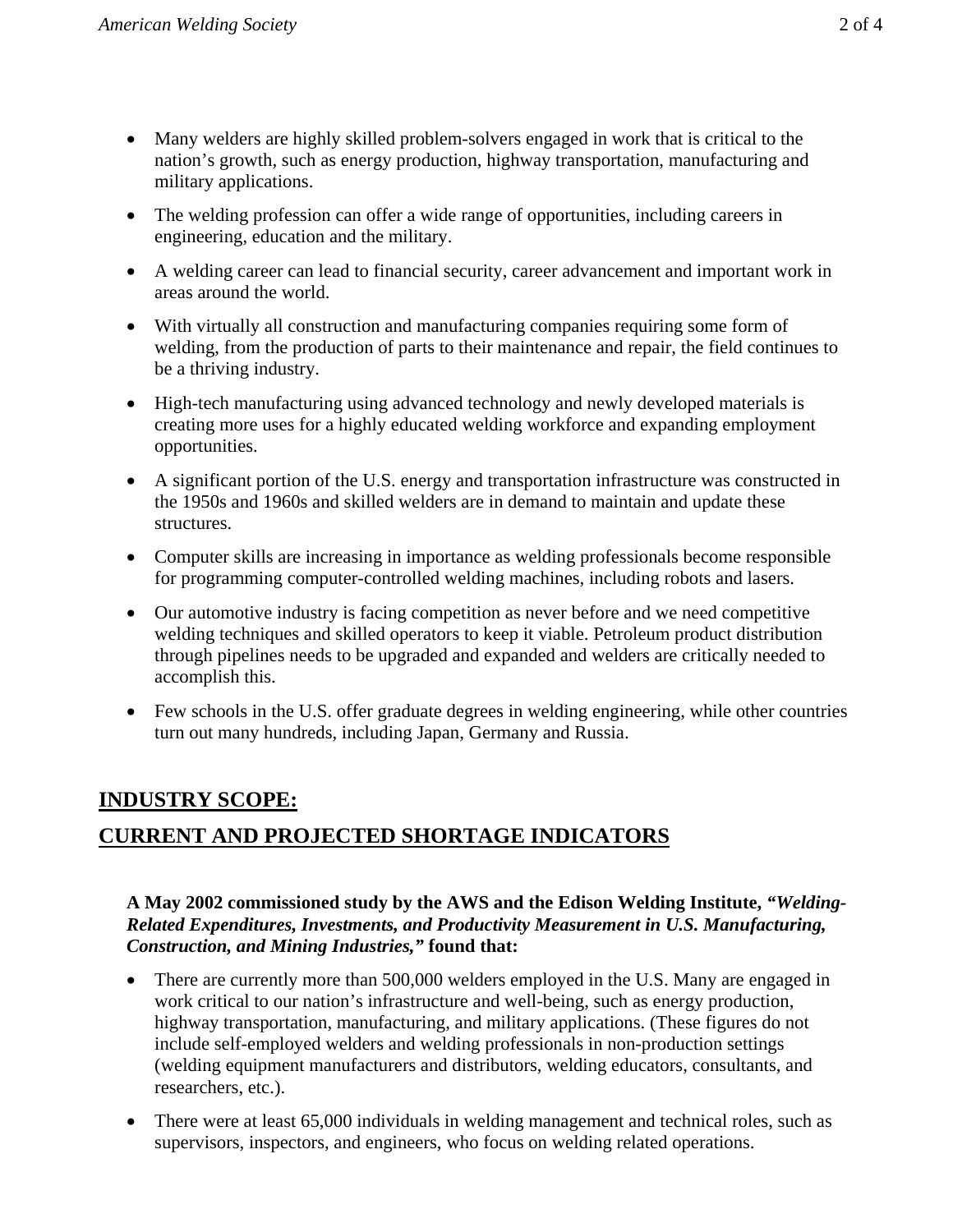- Welding expenditures represent no less than \$34.1 billion annually \$325 for every household.
- Labor represented more than 70% or nearly two thirds of these expenditures, or \$22.4 billion in 2000.
- Nearly half of U.S. industries report difficulties locating qualified individuals with welding expertise – from apprentice welders to engineers.
- Most firms do not evaluate the role and contribution of welding in the complete manufacturing process.
- The shortage of qualified operators, technicians, and engineers in the field of welding is a potential threat to major U.S. industries.

# **ADDITIONAL DATA: COMPILED FROM SELECT INDUSTRY RESOURCES**

- According to the U.S. Department of Labor's Bureau of Labor Statistics, there will be nearly 450,000 welding jobs available in 2014.
- The average welder is in their mid-fifties. Many of these people will retire within the next 10 years, creating a tremendous need for skilled and experienced workers to replace them.
- The Bureau of Labor Statistics projects that the annual growth rate of workers 55 and older will be four times that of the overall labor force through 2014.
- According to the U.S. Department of Labor, the number of welders employed in the U.S. has declined about 10% from 2000 to 2005, from 594,000 in 2000 to 576,000 in 2005.
- While the number of welders employed in the U.S. has declined about 10% from 2000 to 2005, the U.S. Department of Labor Women's Bureau reports that the number of female welders in the U.S. has actually increased from 4.9% or 29,000 in 2000 to 5.8% or 33,000 in 2005.
- According to the U.S. Department of Labor's Occupational Outlook Handbook for 2006-07, job prospects in the field of welding should be excellent as employers report difficulty finding enough qualified people.
- According to the article, "*Change Creates Opportunity,"* published in the summer of 2006 in the Hobart Institute of Technology newsletter, "25,000 students will begin their welding careers this year while 50,000 experienced welders are expected to retire".
- According to the National Association of Manufacturers, manufacturers will need as many as 14 million new skilled workers by 2020, in part to replace the aging baby boomers that make up nearly half of manufacturing jobs today.
- According to the National Tooling and Machining Association, 40% of member companies are turning away business due to lack of skilled welders.